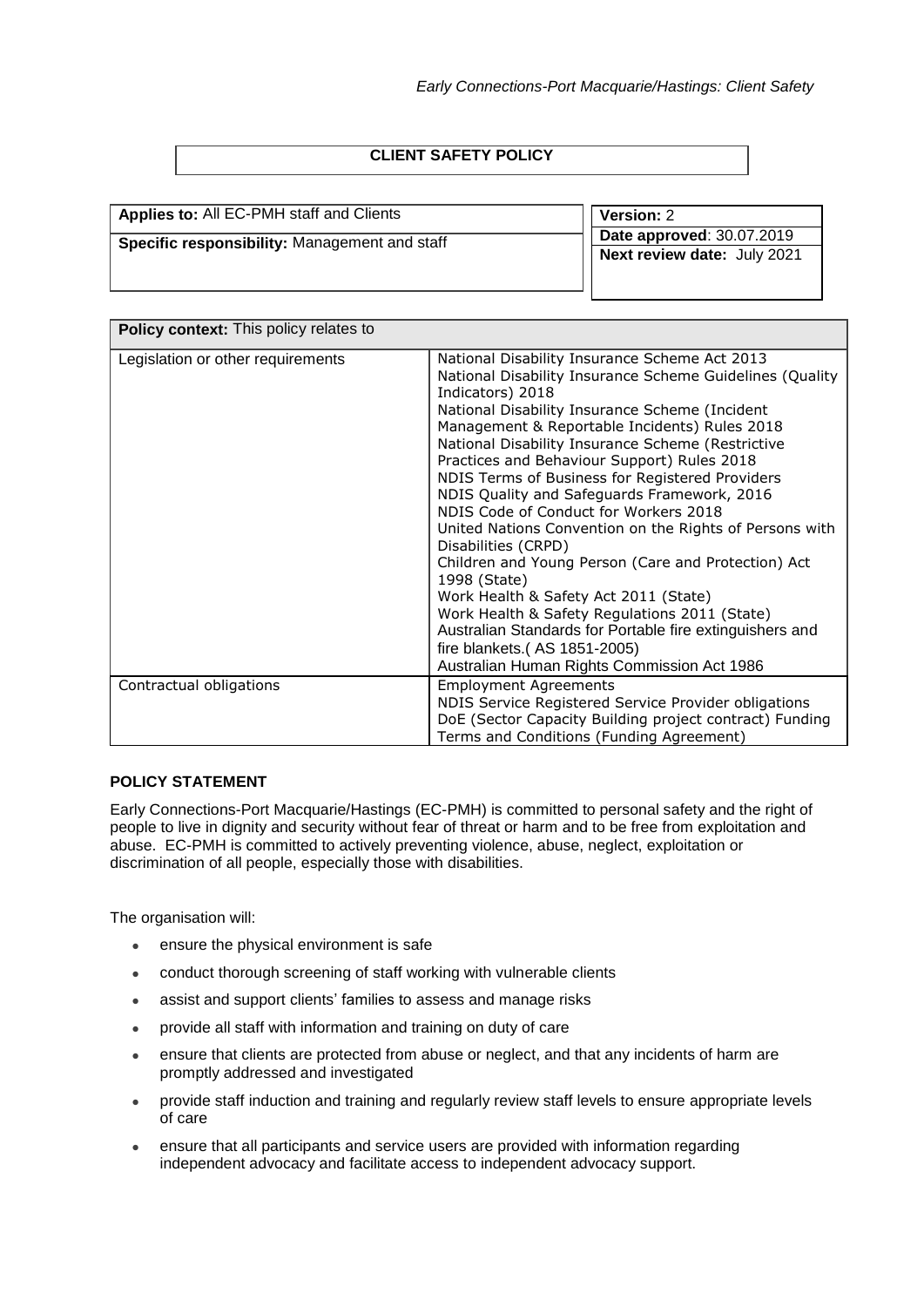# **PROCEDURES**

## **1. Physical environment**

It is the responsibility of EC-PMH to minimise physical risks to clients. The organisation will meet all standards to ensure compliance with all legal requirements affecting the physical and environmental safety of clients. This includes fire safety, first aid, ventilation, lighting and heating, hot water, fencing, glass, cleanliness and maintenance/repairs and public health requirements. The organisation will undergo regular reviews and inspections as deemed appropriate by government departments.

The organisation will comply with fire risk management guidelines which outline specific requirements relating to building construction, furnishings, smoke detection systems, fire extinguishing equipment, means of exit, fire prevention, fire safety management, evacuation capability, fire and emergency evacuation plans, emergency procedures and maintenance of essential fire safety services. Staff must be trained in relation to these guidelines. Fire/emergency drills will be carried out 4 times per year and each of these drill will be recorded and evaluated. It is the responsibility of Director to ensure that compliance requirements are met.

# **2. Staff screening**

Prior to commencing work with clients, all staff and volunteers, will undergo a comprehensive screening process which will include a Working with Children Check/Verification, referee checks and interviews. On employment a full Police Criminal Record Check will be carried out. These two certificates will be kept in the staff's individual personnel file and a copy in the "Employment Screening Register".

## **3. Risk assessment**

A risk assessment will be undertaken by staff jointly with families of children with high needs or those that present with difficult behaviours on enrolment. Medical conditions and other physical care requirements will be identified and action plans for the management of any risks put in place. Positioning techniques and recommendations will be sourced from Physiotherapists and Occupational Therapists working with the child and/or the caregiver's and these recommendations will be included into the child's plans. Staff are encouraged to be vigilant in observing and identifying risks or hazards to the safety of both staff and children and recording these on the Risk/Hazard Notification Form in the W,H&S Folder.

#### **4. Risk management**

Where risks of harm are identified, a range of harm minimisation strategies which may include

- Visits to have two staff members present.
- Identification and avoidance of triggers.
- Use of calming activities.
- Use of a range of alternative communication systems. Eg visuals, signing, timers
- Use of medical plans as discussed above.

will be discussed with the client's family and agreed actions will then be documented in the client file. Evaluation and reviews of these strategies will be ongoing and also occur during scheduled review or case discussion meetings with families/carers.

Risk management and harm minimisation strategies will be implemented to minimise and wherever possible eliminate the need for restraint. Whenever staff are required to use restraint to prevent harm to the client or others, this will be reported to the child's caregiver, documented on the client file and an incident report on the EC-PMH Incident Report Form will also be completed. An investigation of the incident and the response will be undertaken and a report prepared outlining whether any further action is required. Please refer to the Restrictive Practice, Positive Guidance and Behaviour policy for further information regarding this.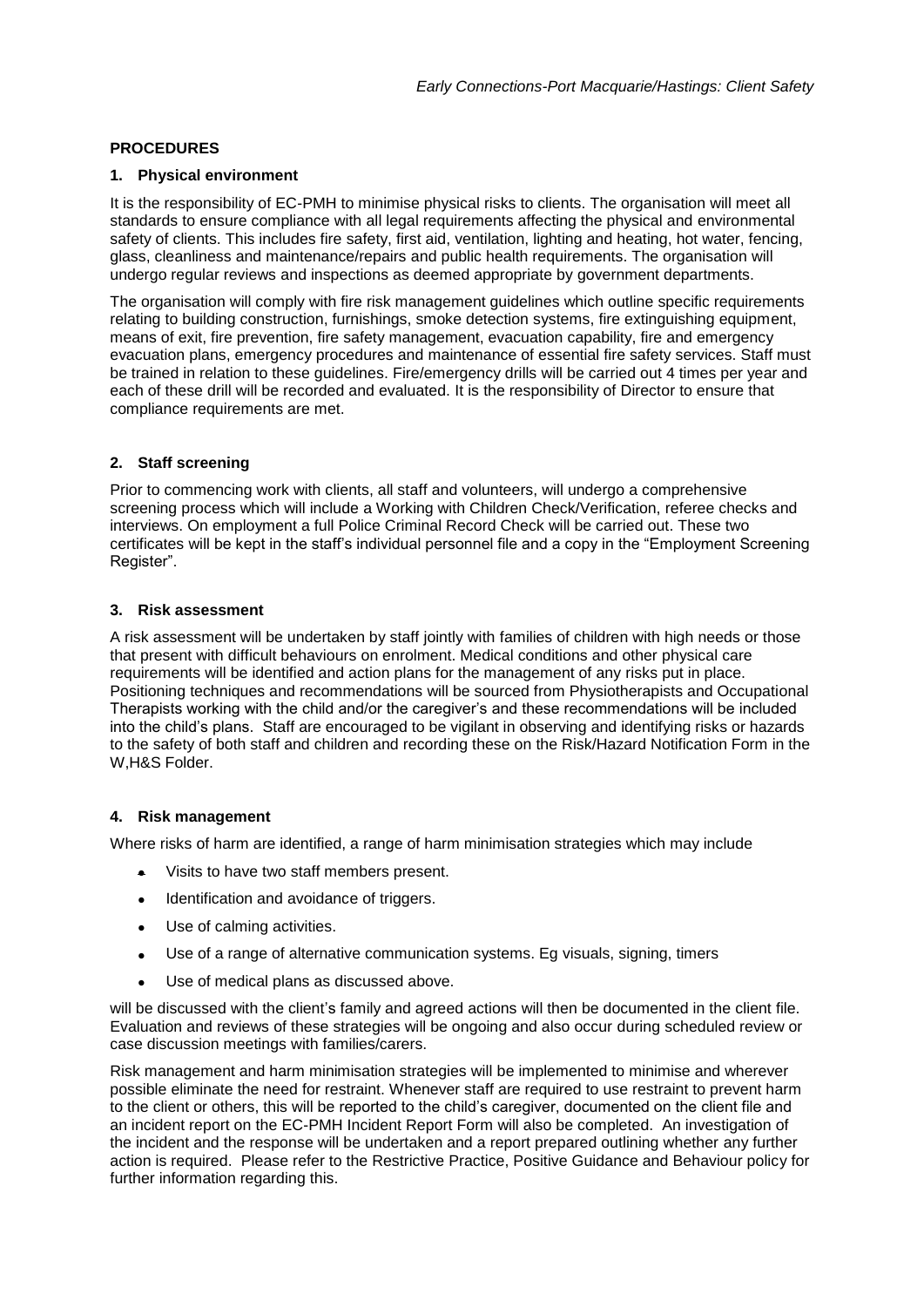All risk assessments and harm minimisation plans will be documented and included in the client's file.

## **5. Restrictive Practices**

'Restrictive practice' means any practice or intervention that has the effect of restricting the rights or freedom of movement of a person with disability. Restrictive practices include using restraint (physical, chemical, mechanical and environmental) and seclusion, as well as other ways to prevent an individual from exercising their rights.

EC-PMH will follow the NDIS National Disability Insurance Scheme (Restrictive Practices and Behaviour Support) Rules 2018. Please refer to the Restrictive Practice, Positive Guidance and Behaviour policy for further information regarding this.

## **6. Medication management**

Staff are not involved in the storage and administration of medication to any participant.

# **7. Transport of clients**

No transportation of clients will be conducted by EC-PMH staff.

## **8. Abuse and neglect risks and reporting and management procedures**

EC-PMH has a duty of care to implement prevention strategies that include suitable recruitment screening processes and protocols for identifying the risk indicators for abuse and neglect. It is the responsibility of the organisation to minimise the risk of abuse (sexual assault, physical, emotional, financial) and neglect to clients.

Any suspected or reported allegations of abuse or neglect will be dealt with promptly and investigated and responded to in accordance with the EC-PMH policies and procedures for reporting abuse and neglect.

The National Disability Insurance Scheme (Incident Management and Reportable Incidents) Rules 2018 will be implemented and followed. As per the rules, EC-PMH "*must report to the NDIS Commission serious incidents (including allegations) arising in the context of NDIS supports or services, including:*

- *the death of an NDIS participant*
- *serious injury of an NDIS participant*
- *abuse or neglect of an NDIS participant*
- *unlawful sexual or physical contact with, or assault of, an NDIS participant*
- *sexual misconduct committed against, or in the presence of, an NDIS participant, including grooming of the NDIS participant for sexual activity*
- *the unauthorised use of a restrictive practice in relation to an NDIS participant.*

*Most reportable incidents must be notified to the NDIS Commission within 24 hours of a provider's key personnel being made aware of it, with a more detailed report about the incident and actions taken in response to it to be provided within 5 business days.*

*The unauthorised use of restrictive practice must be notified to the NDIS Commission within 5 business days of a provider's key personnel being made aware of it. If there is harm to a participant, it must be reported within 24 hours.*

*A final report may also be required within 60 business days of submitting the five-day report. The NDIS Commission will advise providers whether a final report is required.*

*In all cases, providers must assess:*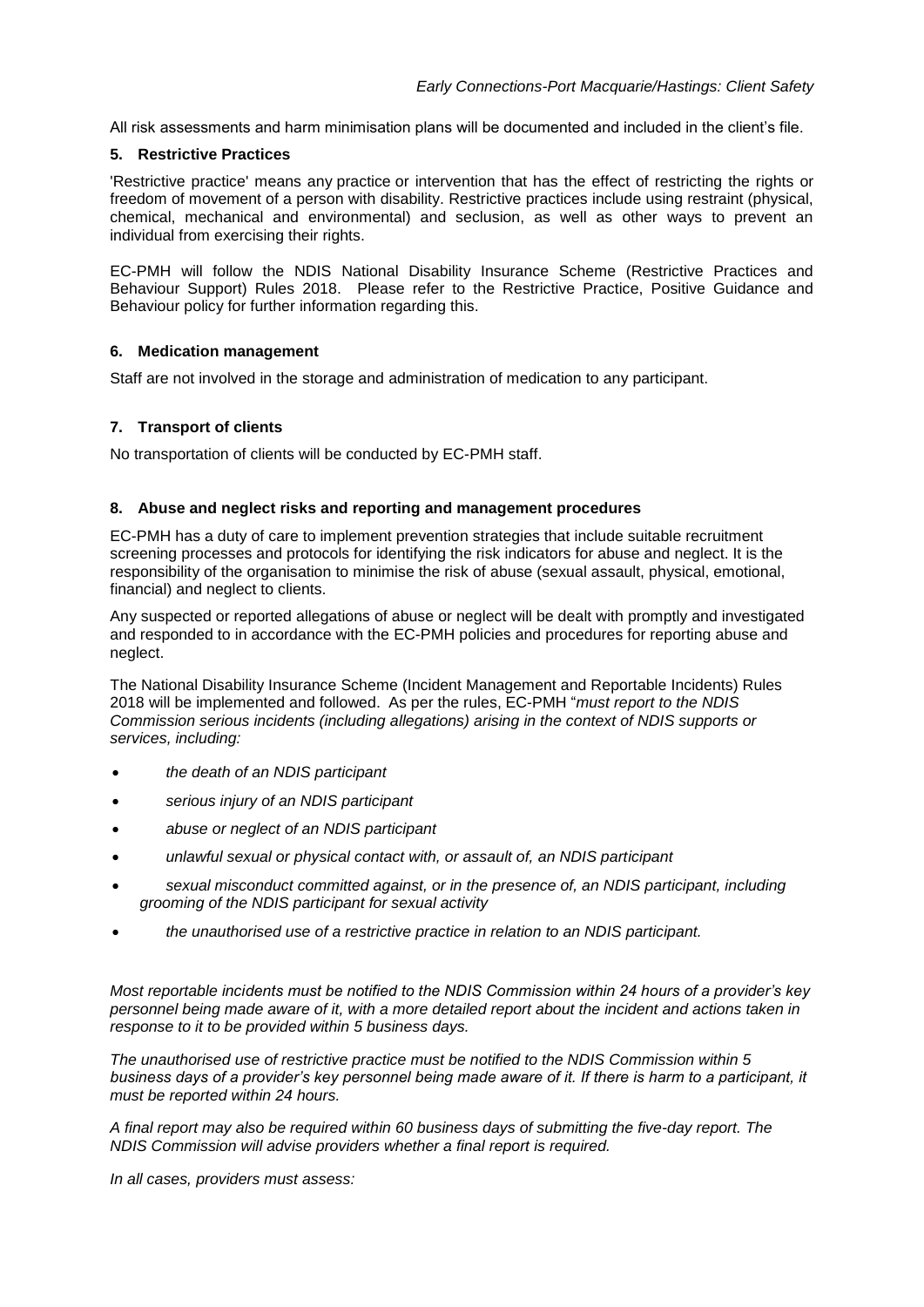- *the impact on the NDIS participant*
- *whether the incident could have been prevented*
- *how the incident was managed*
- *what, if any, changes are required to prevent further similar events occurring.*

*Registered providers must make their records available to auditors as part of their quality assurance process, and contribute to NDIS Commission investigations relating to incidents."*

The relevant NDIS Commission's 'Reportable Incident' forms will be used to notify the NDIS Commission.

Reporting obligations also extend to reporting suspected crimes to the police and other relevant authorities.

#### **9. Record keeping**

EC-PMH will record all incidents (not just reportable incidents) and actions will be taken to respond to them and prevent such incidents from happening again.

In the case of any accident or incident causing harm to a client whilst receiving services from EC-PMH staff, a detailed written report on the EC-PMH Accident and Illness Form will be completed. The report includes:

- description of the nature, position and extent of the incident
- the name of all those involved, including any witnesses to the incident
- $-$  action taken
- the date and signature of the person making the report
- $-$  any on-going or follow up action
- signature of caregiver to indicate they have been notified.

Records must be stored securely in a locked file in the Director's office and only accessed by relevant staff or other person's with a legitimate reason.

#### **10. Staff induction and training**

All staff will participate in an induction program prior to commencement. The induction program will include training on duty of care, risk assessment and management, professional boundaries, restrictive practices and ethical behaviour. Ongoing professional training on behaviour management strategies will be offered and the holding of a Senior First Aid Certificate recommended for employment at EC-PMH.

Staff training/in-service on duty of care and client safety will occur throughout the year at Staff Meetings and further training opportunities will be provided to staff in relation to these matters.

The staff training program will be responsive to enable any emerging issues impacting on client safety and security to be addressed as a matter of priority.

#### **DOCUMENTATION**

| Documents related to this policy |                                          |  |  |
|----------------------------------|------------------------------------------|--|--|
| <b>Related policies</b>          | <b>Client Rights and Service Charter</b> |  |  |
|                                  | Client Decision Making and Choice,       |  |  |
|                                  | Child Protection Policies,               |  |  |
|                                  | W,H &S Policy                            |  |  |
|                                  |                                          |  |  |